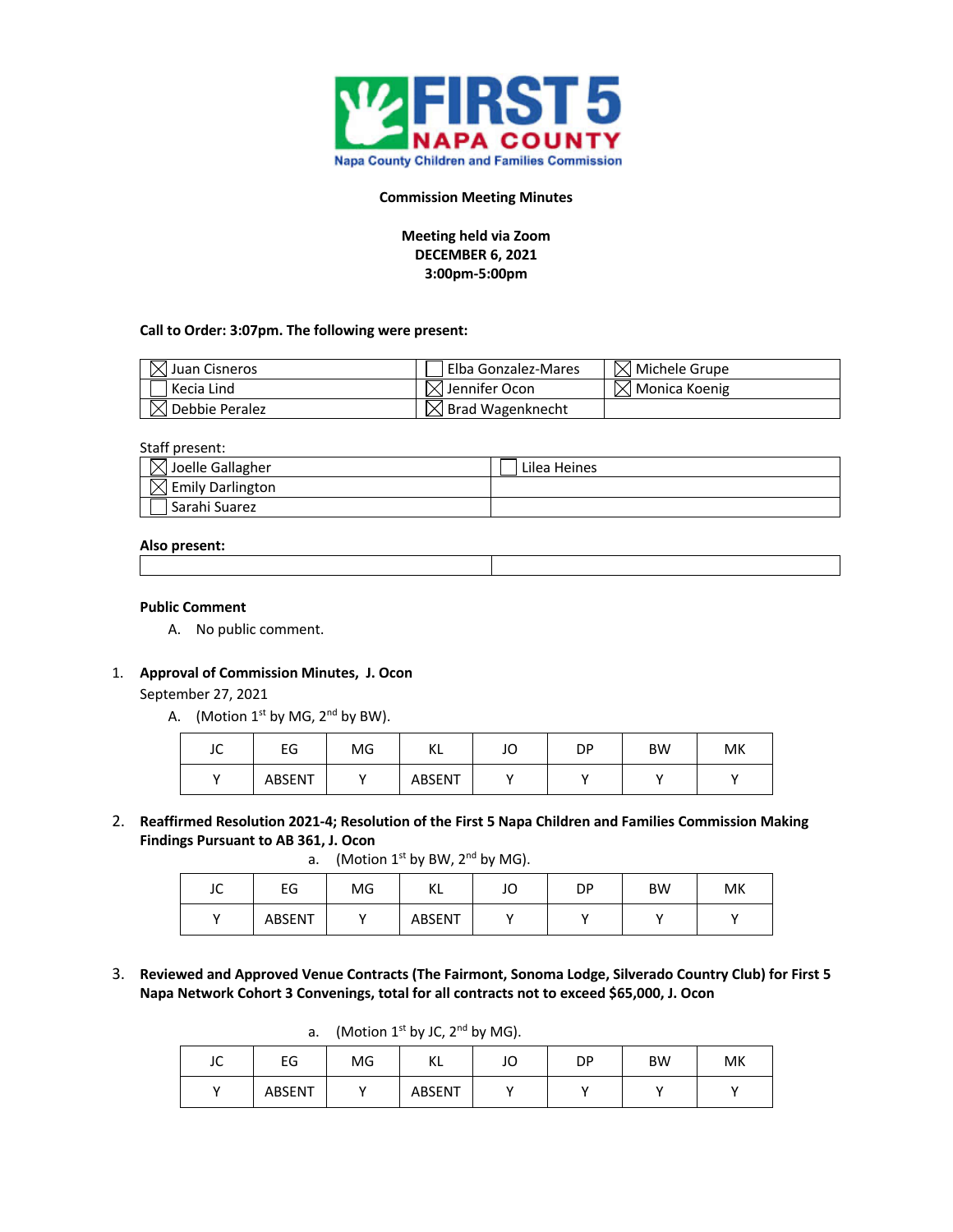# 4. **Reviewed and Approved Budget Adjustment FY 21-22, J. Ocon**

- A. \$60,000 moved from salaries to contractual budget.
	- a. (Motion  $1^{st}$  by MG,  $2^{nd}$  by BW).

| $\sqrt{ }$<br>JU | EG     | MG | M<br>n. | JO | DΡ | <b>BW</b> | MK |
|------------------|--------|----|---------|----|----|-----------|----|
|                  | ABSENT |    | ABSENT  |    |    |           |    |

# 5. **Elected and Approved Commission Officers and ExCom Members, J. Ocon**

- A. Jennifer Ocon as Commission Chair
	- a. (Motion  $1^{st}$  by BW,  $2^{nd}$  by MG).

| $\sim$<br>JU         | EG     | MG | VI<br>NL | JO | DΡ | <b>BW</b> | МK |
|----------------------|--------|----|----------|----|----|-----------|----|
| $\ddot{\phantom{0}}$ | ABSENT |    | ABSENT   |    |    |           |    |

### B. Juan Cisneros as Vice Chair

a. (Motion  $1^{st}$  by DP,  $2^{nd}$  by MG).

| $\sqrt{ }$<br>JU | EG     | MG | VI<br>NL | $\sqrt{ }$<br>JU | DP | <b>BW</b> | МK |
|------------------|--------|----|----------|------------------|----|-----------|----|
|                  | ABSENT |    | ABSENT   |                  |    |           |    |

- C. Kecia Lind as Adiitional Member of ExCom
	- a. (Motion  $1^{st}$  by MG,  $2^{nd}$  by DP).

| $\sqrt{2}$<br>JU | EG     | MG | ΚL     | JO | DP | <b>BW</b> | МK |
|------------------|--------|----|--------|----|----|-----------|----|
|                  | ABSENT |    | ABSENT |    |    |           |    |

D. Executive Committee will consist of Elba Mares-Gonzalez, Jenny Ocon, Juan Cisneros and Kecia Lind.

# 6. **Reviewed and Approved of First 5 Staff 2022 Health-in-Lieu Rates, J. Ocon**

a. (Motion  $1^{st}$  by DP,  $2^{nd}$  by JC).

| JC  | EG     | MG | VI<br>NL      | JO | DP | <b>BW</b> | МK |
|-----|--------|----|---------------|----|----|-----------|----|
| . . | ABSENT |    | <b>ABSENT</b> |    |    |           |    |

# 7. **Discussed and Approved Recommendation to the Board of Supervisors on Upcoming Commission Member Appointment, Jennifer Yasumoto, J. Ocon**

a. (Motion  $1^{st}$  by MG,  $2^{nd}$  by DP).

|  | --<br>-- | MG | 〃<br>n. | $\overline{\phantom{0}}$ | ◡<br>$ -$ | <b>BW</b> | МK |
|--|----------|----|---------|--------------------------|-----------|-----------|----|
|--|----------|----|---------|--------------------------|-----------|-----------|----|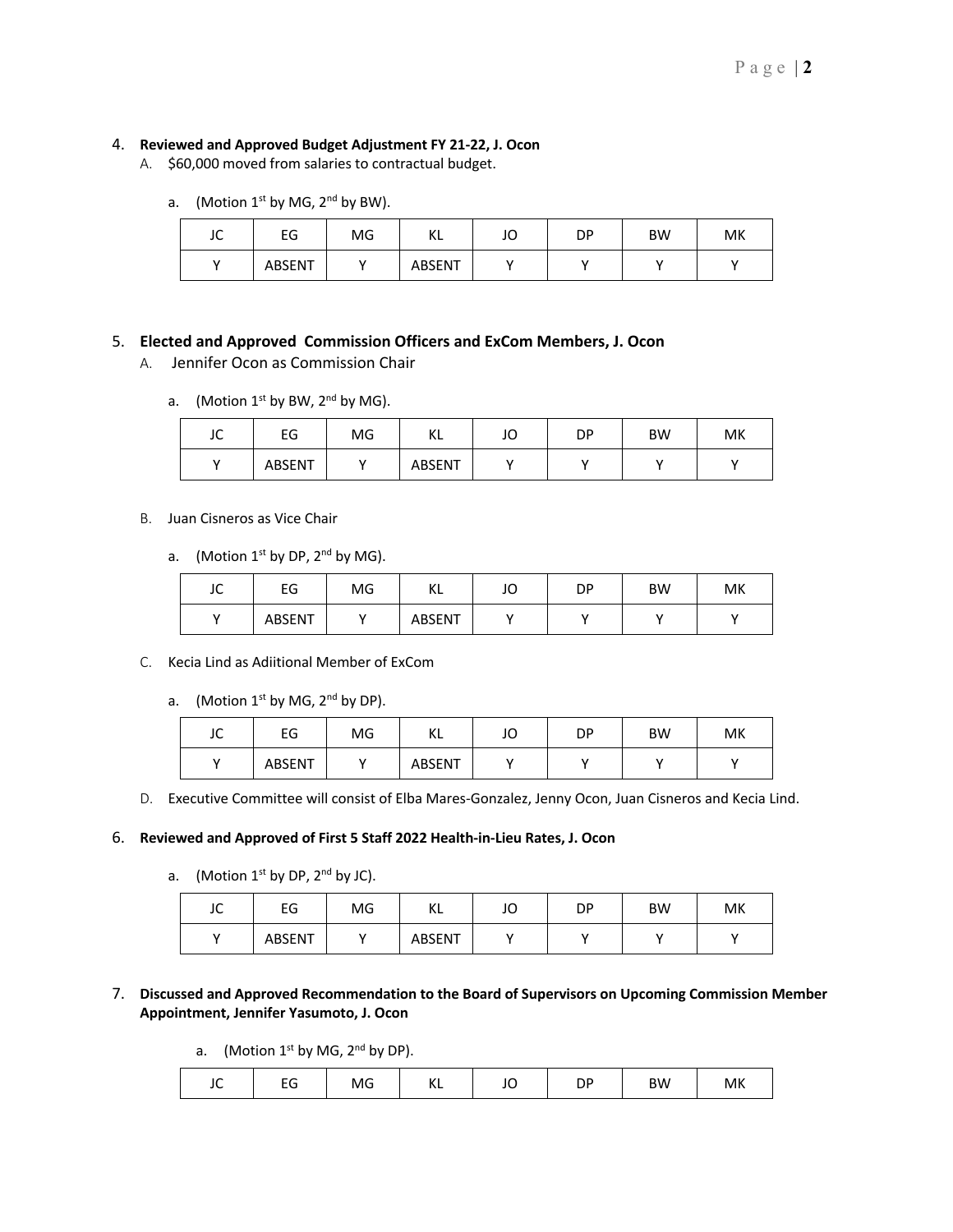|  | <b>ARSENT</b><br>HDJEIVI |  | DCENIT<br>⊢ I\I<br>~<br>$\mathbf{1}$ |  |  |  |  |
|--|--------------------------|--|--------------------------------------|--|--|--|--|
|--|--------------------------|--|--------------------------------------|--|--|--|--|

### 8. **Discussed First 5 2022 Policy Platform Draft, J. Occon**

### 9. **Staff Updtes, J. Gallagher**

- A. FFNN. J. Gallagher
	- a. Had a great Cohort reunion
	- b. Cohort 3 starts in January, invitations and acceptances almost complete.
- B. Quality Counts, E. Darlington
	- a. Coaches continue to support providers virtually.
	- b. There's a collaboration between NCOE and CRC for special needs inclusion through professional development.
	- c. Next round of anti-bias workshops are being scheduled.
- C. Community Program, L. Heine
	- a. Raiboiw kits going out to HUB Regions will be fully bilingual (English/Spanish) kits.
	- b. Rainbow Kits will be part of Lab Hours for Napa Community College Course Called LGBTNC-610, Creating Safe Spaces in Education.
	- c. RFL has 3 practice sessions left with 22 participating families.

# 10. **Policy/Advocacy Updates and Discussion, J. Gallagher**

- A. American Rescue Act funding for families/children,
	- a. There's some interest in figuring out ways to leverage funds longterm.
	- b. Considering creating another community survey.
	- c. NCAH addressed changes for maternal, child, adolescent changes for Medical Coverage, effective April 1<sup>st</sup> extended coverage will be issued.
- B. Other, J. Gallagher

#### 11. **Items for next commission meeting, J. Ocon**

A. First 5 Evaluation Report

Adjourn 4:44 pm.

Jennifer Ocon, Vice Chair

# ATTEST:

Sarahi Suarez

Commissioners Voting Key

KA = Kay Altizer; EG = Elba Gonzalez-Mares; MG = Michele Grupe; LK = Laura Keller; KL = Kecia Lind; JO = Jennifer Ocon; DP = Debbie Peralez; BW = Brad Wagenknecht; MK= Monica Koenig